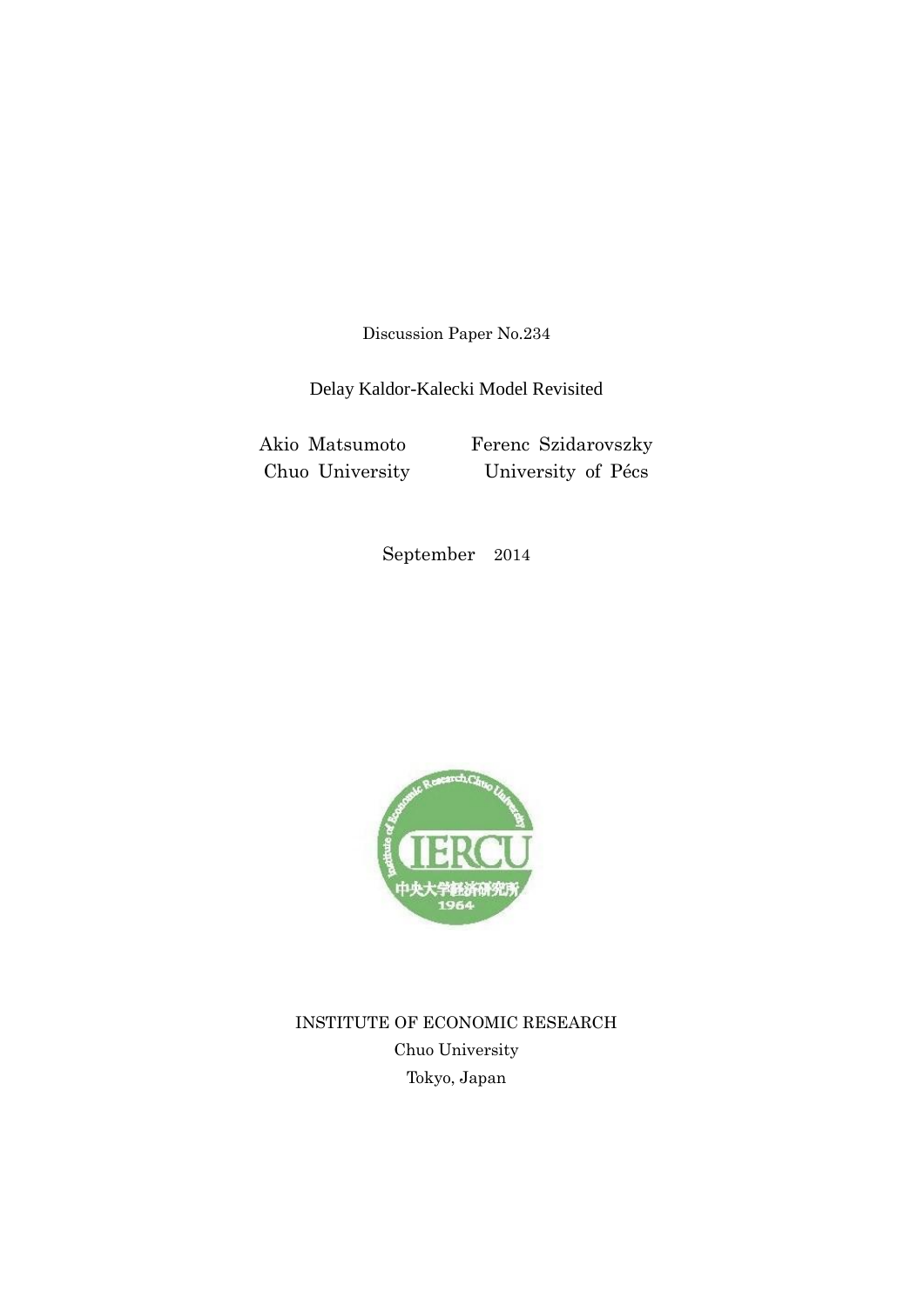# Delay Kaldor-Kalecki Model Revisited

Akio Matsumoto<sup>†</sup> Chuo University

Ferenc Szidarovszky<sup>†</sup> University of Pécs

#### Abstract

This paper studies dynamics of the Kaldor-Kalecki model of national income and capital stock. The investment function is assumed to have not only a Kaldorian characteristics, namely, a S-shaped form but also a Kaleckian characteristics, that is, a gestation delay between "investment decision" and "investment implementation." We divide the analysis into two parts. In the first part, we assume that the time period under consideration is short enough so that the capital stock is not affected by the flow of investment and then examine the delay effect on dynamics of national income. In the second part, taking the capital accumulation into account, we draw attention to how the delay affects cyclic dynamics observed in the non-delay Kaldor-Kalecki model. It is demonstrated that the investment delay quantitatively affects the dynamic behavior but not qualitatively.

The authors highly appreciate the Önancial supports from the MEXT-Supported Program for the Strategic Research Foundation at Private Universities 2013-2017 and the Japan Society for the Promotion of Science (Grant-in-Aid for Scientific Research (C) 24530202, 25380238 and 26380316). The usual disclaimers apply.

yProfessor, Department of Economics, Senior Researcher, Institute of Further Develpment of Dynamic Economic Research, Chuo University, 742-1, Higashi-Nakano, Hachioji, Tokyo, 192-0393, Japan; akiom@tamacc.chuo-u.ac.jp

<sup>&</sup>lt;sup>‡</sup>Professor, Department of Applied Mathematics, University of Pécs, Ifjúság, u 6, H-7624, PÈcs, Hungary; szidarka@gmail.com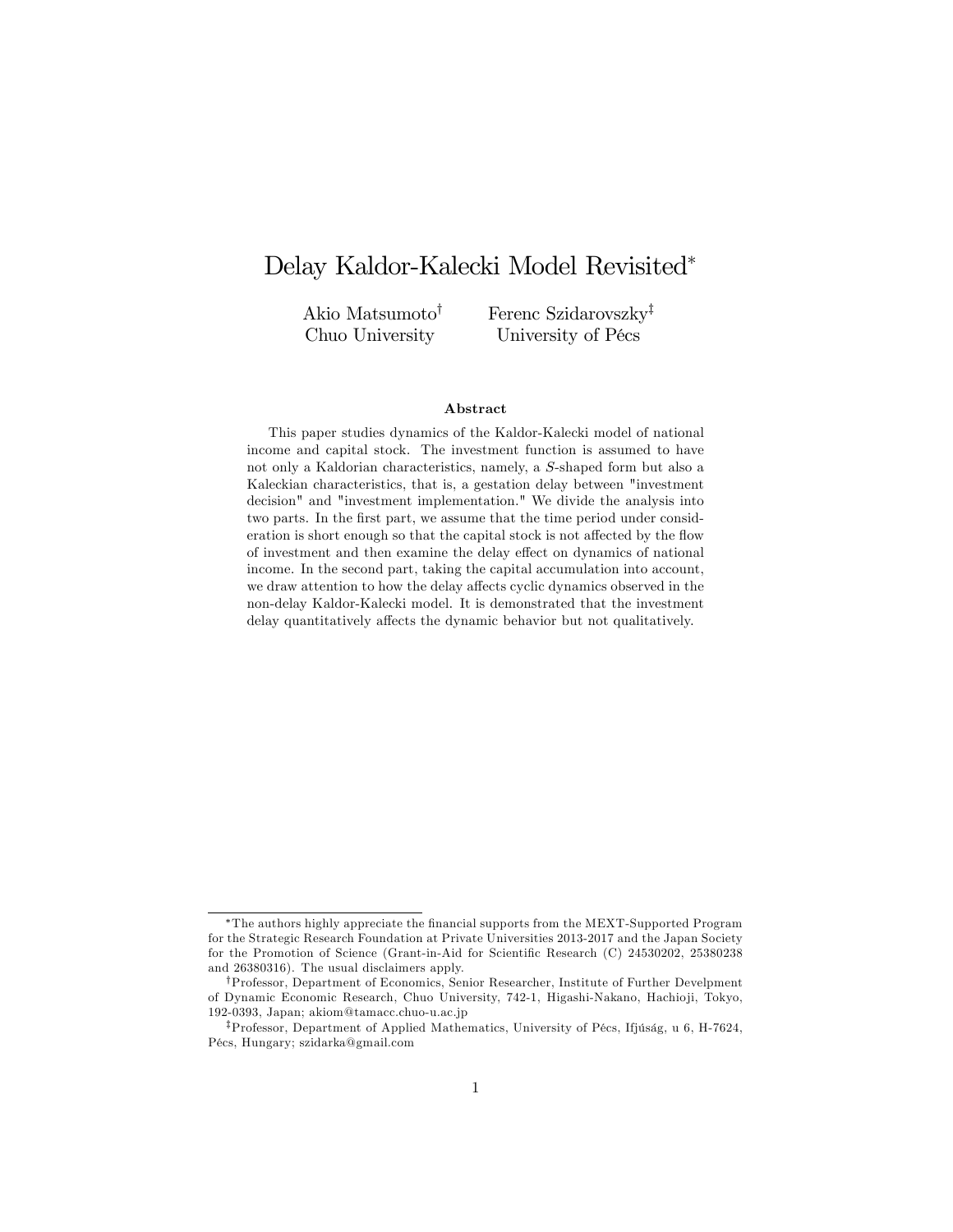### 1 Introduction

In real economy, macroeconomic variables such as national income, capital accumulation, interest rate, etc. exhibit cyclic fluctuations. As a natural consequence, it has been the main interest in studying macro economic dynamics to detect endogenous sources of such cyclic behavior. Since investment is considered to be the key factor to cyclic dynamics for evolution of national economy, a lot of efforts have been devoted to studying investment determinations. As early as in 1930s, a few years before the publication of the Keynes' General Theory, Kalecki (1935) introduces an idea of the consumption function and the multiplier in his statistic analysis of macro economy. Furthermore, regarding investment in the dynamic analysis, he assumes a lag between "investment order" and "investment installation" and call it a gestation lag of investment.<sup>1</sup> Adopting a linear investment function, he constructs a macro dynamic model as a delay differential equation of retarded type. It had been already shown that Kaleckiís model gives rise to a cycle due to the delay. Kaldor (1940), on the other hand, studies the evolution of production and capital formation and believes that nonlinearities of behavioral equations could be a clincher in such cyclic oscillations. He builts a 2D model of national income and captial with nonlinear investment and saving functions. Its basic movements consist of two sorts. One is the movements along the nonlinear functions and the other is shifts of these functions according to capital accumulations. So far, it has also been confirmed in various ways that the Kaldor model is capable of generating cyclic behavior when nonlinearities become strong enough. Indeed, Ichimura (1955) reduces the model to the Liénard equation, Chang and Smyth (1971) rigorously show the existence of a limit cycle by applying the Poincaré-Bendixson theorem and so does Lorenz (1993) by the Hopf bifurcation theorem. Furthermore, Grasman and Wentzel (1994) show multi-stability in the Kaldor model, that is, the coexistence of stable and unstable cycles when the equilibrium is locally stable. "Nonlinearity" and "delay" are now treated as two of the main ingredients for endogenous cycles. More than a half century after Kaldor (1940), Krawiec and Szydlowski (1999) combine the Kaldor model with the Kaleckian time delay in investment to built a delay business cycle model. Their model is often called (delay) Kaldor-Kalecki model. To emphasize the role of delay, they assume a linear investment function as in the Kalecki model and then show the occurrence of a limit cycle with respect to time delay.

We will revisit the Kaldor-Kalecki model and concern the roles of nonlinearity and delay for the birth of limit cycles in order to complement Krawiec and Szydlowski (1999). For this purpose, we first recapitulate the 2D Kaldor-Kalecki model and specify the investment function. Then we proceed to the analysis of delay dynamics with two steps. At the first step, we investigate dynamics of national income, keeping the stock of capital fixed. As is well known, no cyclic behavior arises in the Kaldor model without captial accumulation. We focus attention on the effect caused by delay on such stable dynamics. Since invest-

<sup>&</sup>lt;sup>1</sup>Since "lag" and "delay" do not have distinctive different meanings, we use these words interchangeably. In particular, we mainly use "delay" in this study.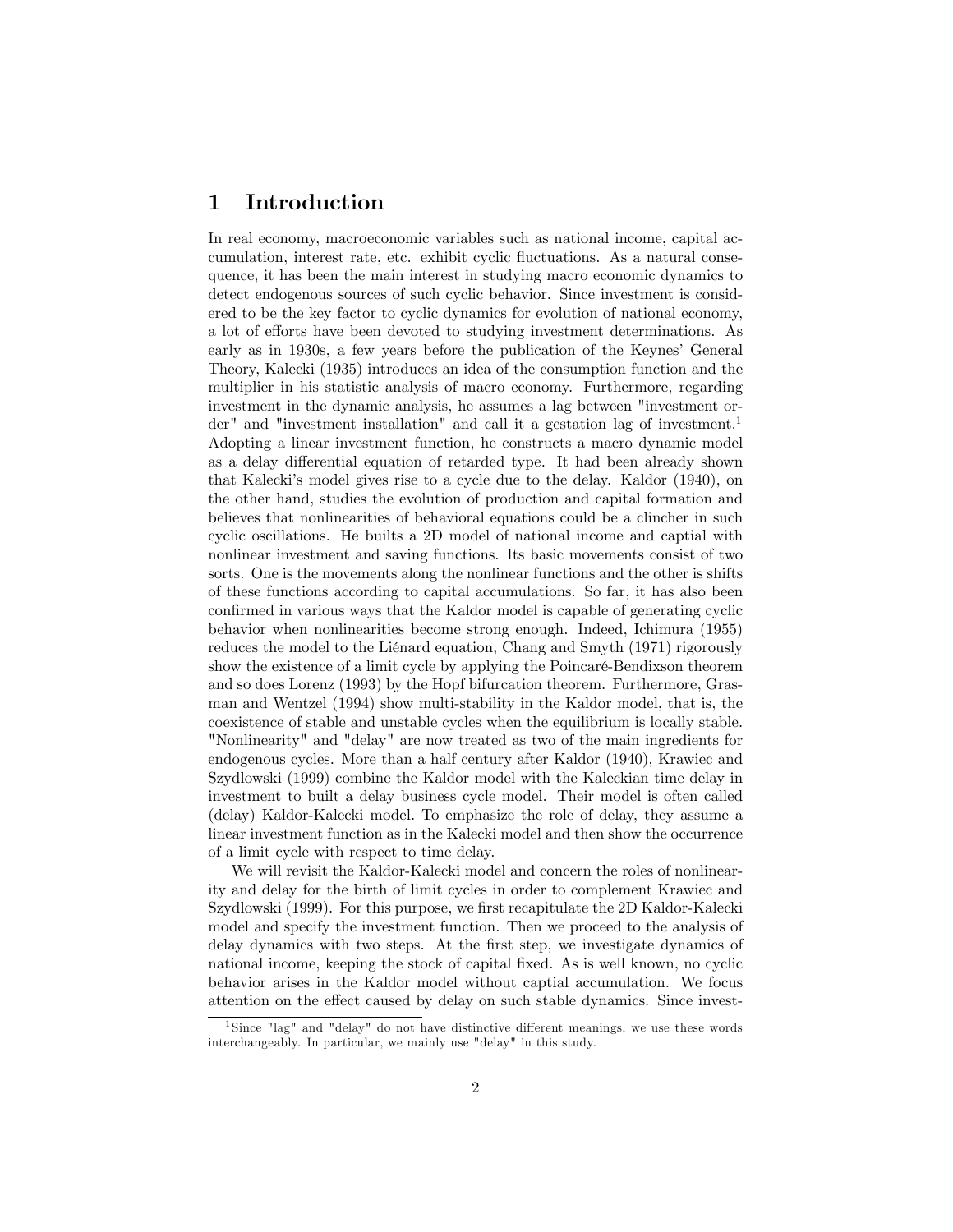ment and savings are short term, eliminating capital or fixing capital implies short-run dynamic analysis. At the second step we consider delay dynamics of national income and capital accumulation. As is seen above, the nonlinear Kaldor model without delay can generate not only one limit cycle but also multiple limit cycles while the linear delay Kaldor-Kalecki model also give rise to a limit cycle. A natural question we rise is how the delay affects these cyclic behavior in the long-run.

This paper is organized as follows. In Section 2, the basic elements of the Kaldor-Kalecki model is rebuilt. In Section 3, short-run dynamics is examined under the investment delay. In Section 4, after reviewing the Kaldor model without delay quickly, we analytically and numerically detect the delay effect on cyclic dynamics of the Kaldor-Kalecki model from the long-run point of view in the sense that capital accumulation is explicitly taken into account. Section 5 contains some concluding remarks.

### 2 Delay Dynamic Model

Kaldor (1940) relates investment to the level in income (i.e., profit principle) and extends it by proposing a sigmoidal, instead of linear, investment function. A brief description of his model is given by two equations,

$$
\dot{Y}(t) = \alpha \left[ \Phi(Y(t), K(t)) - S(Y(t)) \right]
$$
\n
$$
\dot{K}(t) = \Phi(Y(t), K(t)) - \delta K(t).
$$
\n(1)

where  $Y(t)$  is national income at time t,  $K(t)$  denotes capital,  $\Phi(Y(t), K(t))$ is an investment function,  $S(Y(t))$  is a savings function and the parameters  $\alpha$  and  $\delta$  denote the adjustment coefficient and the rate of depreciation. The first equation describes the national income adjustment process and the second describes capital accumulation process. As will be reviewed soon, the Kaldor model is able to generate endogenous limit cycles. There are two ingredients for the birth of the cycles, the nonlinearity of investment in  $Y$  and the dependency of investment in  $K$ . These two prevent Y and K for global divergence when the equilibrium is locally unstable. Using our notation and following his spirit, a Kaleckian investment function can be presented by

$$
I(t) = \Phi(Y(t - \theta), K(t))
$$

where  $\theta$  denotes the gestation delay.<sup>2</sup> Replacing the investment function in the second equation of system (2) with Kaleckian function yields the Kaldor-Kalecki

 $^2$  There are several extensions of this delay investment function. Kadder and Talibi Alaudi (2008) introduce time delay also in capital stock in capital accumulation equation (i.e.,  $\Phi(Y(t - \theta), K(t - \theta))$ . Zhou and Li (2009) assume that the investment function in the capital accumulation depends on the income and the captial stock at different gestation periods (i.e.,  $\Phi(Y(t - \theta_1), K(t - \theta_2))$  with  $\theta_1 \neq \theta_2$ .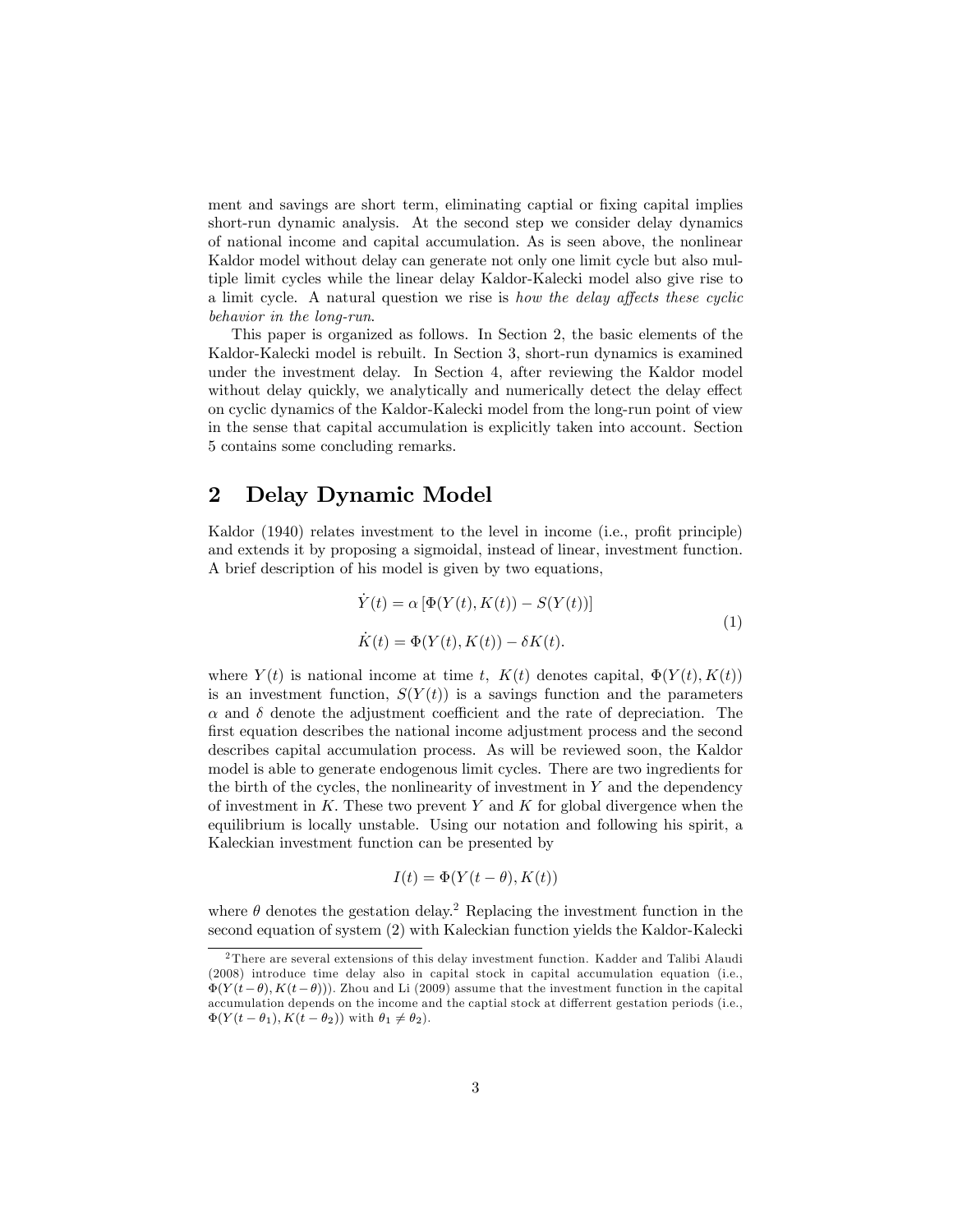model of the income and captial stock,

$$
\dot{Y}(t) = \alpha \left[ \Phi(Y(t), K(t)) - S(Y(t)) \right],
$$
\n
$$
\dot{K}(t) = \Phi(Y(t - \theta), K(t)) - \delta K(t).
$$
\n(2)

We plan to analyze dynamics generated by  $(2)$  with two steps. At first step, we confine attention to short-run dynamics. To this end, we impose two assumptions:

- Assumption 1. The time period under consideration is short enough so that the capital stock is not affected by the flow of investment.
- Assumption 2. The investment function in the first equation of system (2) contains the delay.

As a consequence of these modifications, the second equation concerning the evolution of capital is eliminated and the variable  $K$  in the investment function also disappears. Thus the modified Kaldor-Kalecki model can be presented by a one dimensional nonlinear differential equation with one time delay,

$$
\dot{Y}(t) = \alpha \left\{ \varphi[Y(t-\theta)] - S[Y(t)] \right\} \tag{3}
$$

After examining short-run dynamics, we proceed to the second step in which the dynamic analysis of  $Y(t)$  and  $K(t)$  generated by system (2) is investigated. It is considered to be long-run dynamics in the sense that the national income as well as the capital stocks evolve over time. We will numerically confirm the existing analytical results and then consider the effects of the delay on them.

#### 3 Short-run Dynamics

We first make the following two assumptions for the sake of analytical simplicity.

Assumption 3. The saving function is linear and has no autonomous savings,

$$
S(Y) = sY, \ 0 < s < 1.
$$

Assumption 4. The investment function has the S-shaped form,

$$
\varphi(Y) = A * 2^{-\frac{1}{(CY+D)^2}} + BY - \bar{K}.
$$

Parameter  $\bar{K}$  in  $\varphi(Y)$  is positive implying the fixed level of the capital stock.<sup>3</sup> At a stationary state of equation (3), two conditions,  $\dot{Y}(t) = 0$  and  $Y(t) =$  $Y(t - \theta) = Y^e$  for all  $t \geq 0$ , are satisfied. Economically, these conditions can be restated as investment is equal to saving at the equilibrium. In Figure 1, we

 $3$ This is a simplified version of the investment function adopted in Lorenz (1987). It is replaced with the full version in the latter half of this paper.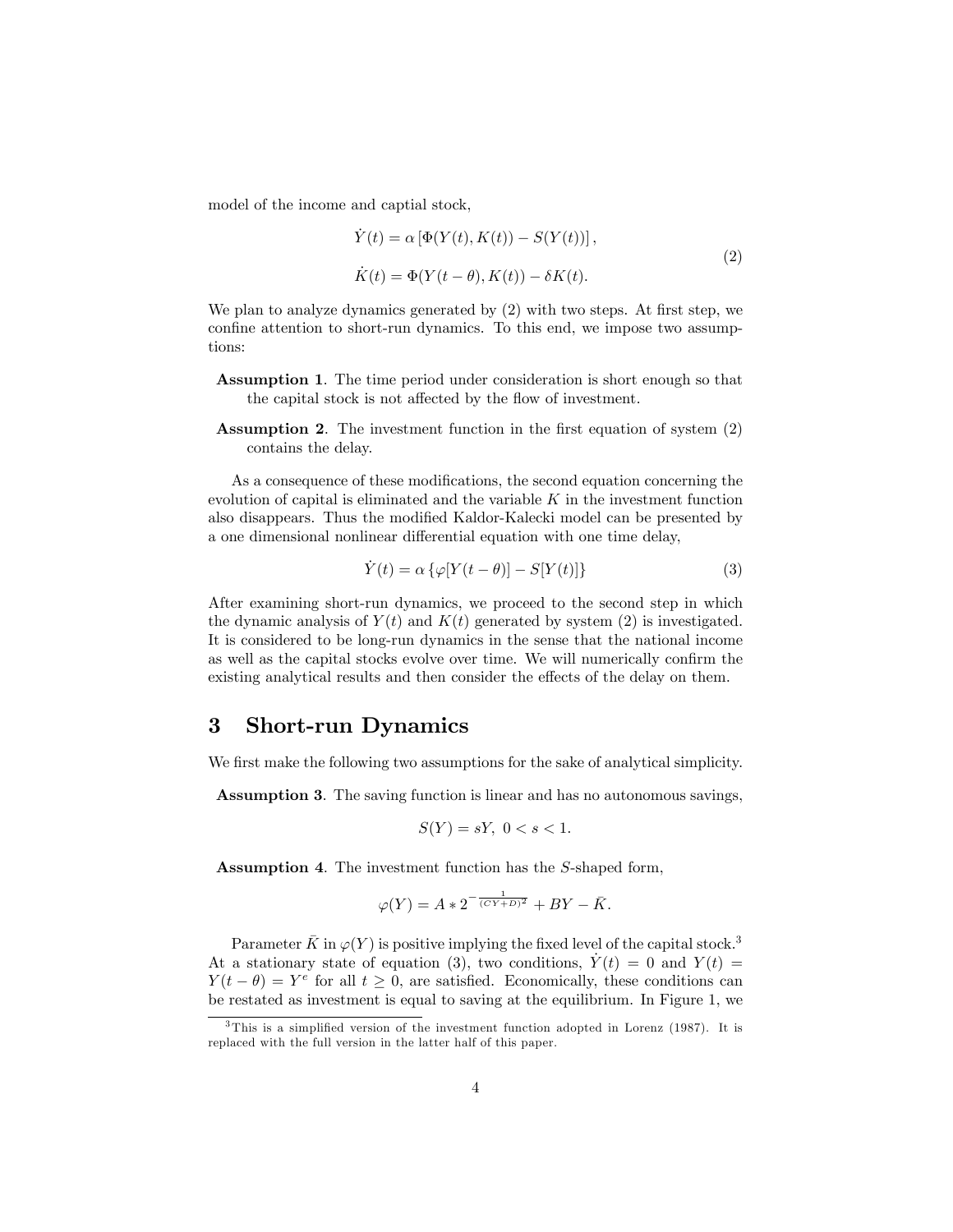superimpose the linear saving function,  $sY$  with  $s = 0.282$ , on the three sigmoid investment functions with  $A = 35, B = 0.02, C = 0.01, D = 0.00001$  and three different values of  $\bar{K}$  (i.e.,  $\bar{K} = 5, 10, 15$ ). The equilibrium state is determined by the intersection of these curves.



When the fixed value of  $\overline{K}$  is small, we will have a high level of investment and thus a high short-run equilibrium level  $Y_H^e$  of national income. As K increases, the investment curve shifts downward. Due to the S-shaped form, there is a case where the saving curve crosses the investment curve three times. These intersections are denoted by the black dotes and their  $x$ -coordinates are the corresponding equilibrium levels of national income,  $Y_1^e < Y_2^e < Y_3^e$ . A further increase of  $\overline{K}$  shifts the investment curve downward enough resulting in only one intersection denoted by the lower green dotted point and the corresponding national income is  $Y_L^e$ . Investment is small here and thus the equilibrium level is also small.

We draw attention to stability of the three equilibrium points obtained under the middle value of  $\bar{K}$ . Let  $Y_{\delta i} = Y - Y_i^e$  for  $i = 1, 2, 3$ . The linear approximation of equation (3) is

$$
\dot{Y}_{\delta i}(t) = \alpha \eta_i Y_{\delta i}(t - \theta) - \alpha s Y_{\delta i}(t) \tag{4}
$$

where  $\eta_i = \varphi'(Y_i^e) > 0$  denotes the slope of the investment curve at the equilibrium income  $Y_i^e$ . Substituting an exponential solution,  $e^{-\lambda t}u$ , yields the characteristic equation,

$$
\lambda + \alpha s - \alpha \eta_i e^{-\lambda \theta} = 0. \tag{5}
$$

In the absence of time delay (i.e.,  $\theta = 0$ ), we simply have,

$$
\lambda_i = \alpha(\eta_i - s). \tag{6}
$$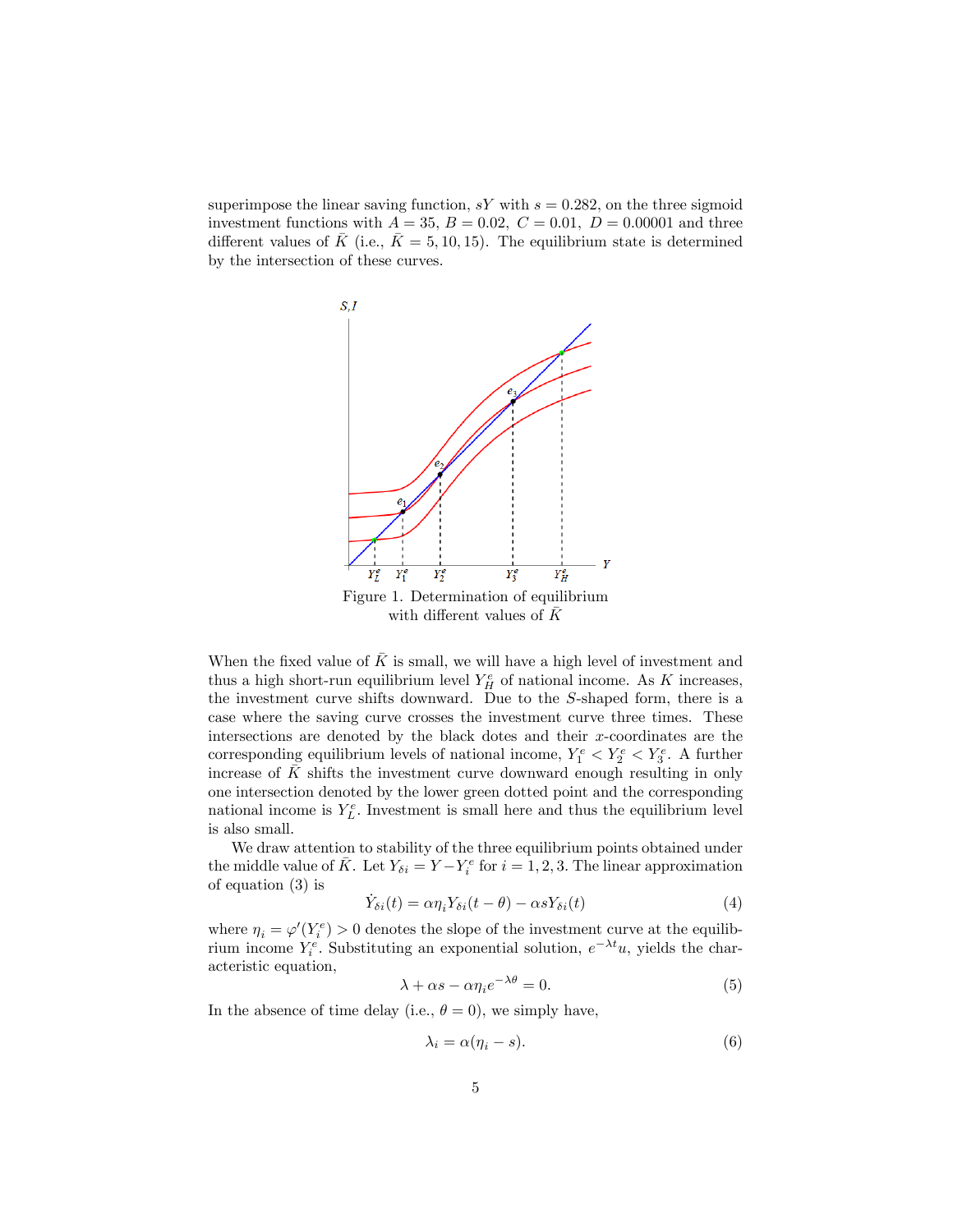If  $\eta_i < s$  or  $\lambda_i < 0$ , then the equilibrium income  $Y_i^e$  is stable. Since investment is greater or less than savings in the left or right of the intersection, any nonequilibrium  $Y$  approaches its equilibrium level by the multiplier. Similarly it is locally unstable if  $\eta_i > s$  or  $\lambda_i > 0$ . The sign of  $\eta_i - s$  depends on the slopes of the investment and saving curves evaluated at the equilibrium point. Apparently, among three equilibrium values,  $\eta_1 - s < 0$  at  $e_1$ ,  $\eta_2 - s > 0$  at  $e_2$  and  $\eta_3 - s < 0$ at  $e_3$ . The middle one (i.e.,  $Y_2^e$ ) is locally unstable and the remaining high and low ones (i.e.,  $Y_1^e$  and  $Y_3^e$ ) are locally stable. It is also clear that the unique equilibrium  $Y_L^e$  or  $Y_H^e$  is locally stable. As a benchmark, we summarize these results as follows.

**Theorem 1** When equation (4) with  $\theta = 0$  has three equilibria, then the middle one is locally unstable while both of the larger and smaller ones are locally asymptotically stable.

Kaldor (1940) focuses on the unstable equilibrium. The main key to it is the captial accumulation that shifts the short-term investment function over time which gives rise to a cycle. On the other hand, we focus on the stable equilibrium and consider whether the delay affects its stability. Hence we return to equation (5) with  $\theta > 0$ . It should be noticed that  $\lambda = 0$  does not solve this equation unless  $s = \eta_i$ . So if stability of  $Y_i^e$  switches at  $\theta = \overline{\theta}$ , then equation (5) must have a pair of pure imaginary roots there. Since roots of a real function always come in conjugate pairs, we assume  $\lambda = i\omega$  with  $\omega > 0$ . Substitution of this root divides equation (5) into the real and imaginary parts,

$$
\alpha s - \alpha \eta_i \cos \theta \omega = 0,
$$
  

$$
\omega + \alpha \eta_i \sin \theta \omega = 0.
$$
 (7)

Moving the first term in each equation to the right, squaring the resultant equations and adding them together yield

$$
\omega^2 = \alpha^2 (\eta_i + s)(\eta_i - s) \tag{8}
$$

where the first two factors on the right hand side are positive. If  $\eta_i - s > 0$ , then there is a positive  $\omega$  and stability switch can occur. The condition,  $\eta_i$  > s, could be possible only at the middle equilibrium point  $Y_2^e$ . However since it is already shown to be locally unstable for  $\theta = 0$ ,  $Y_2^e$  still remains unstable for any  $\theta > 0$ . On the other hand,  $\eta_i < s$  holds at the other equilibrium points. If  $\eta_i - s \leq 0$ , then there is no  $\omega > 0$  implying that stability switch does not occur. Summarizing these results yields the following:

**Theorem 2** For any equilibria of the delay equation  $(3)$ , no stability switch occurs for any positive value of the delay.

Theorem 2 implies that the delay does not affect asymptotic dynamics of the delay model (3). In spite of this result, we show that it really matters in transient dynamics. In particular, following Beddington and May (1975), we show that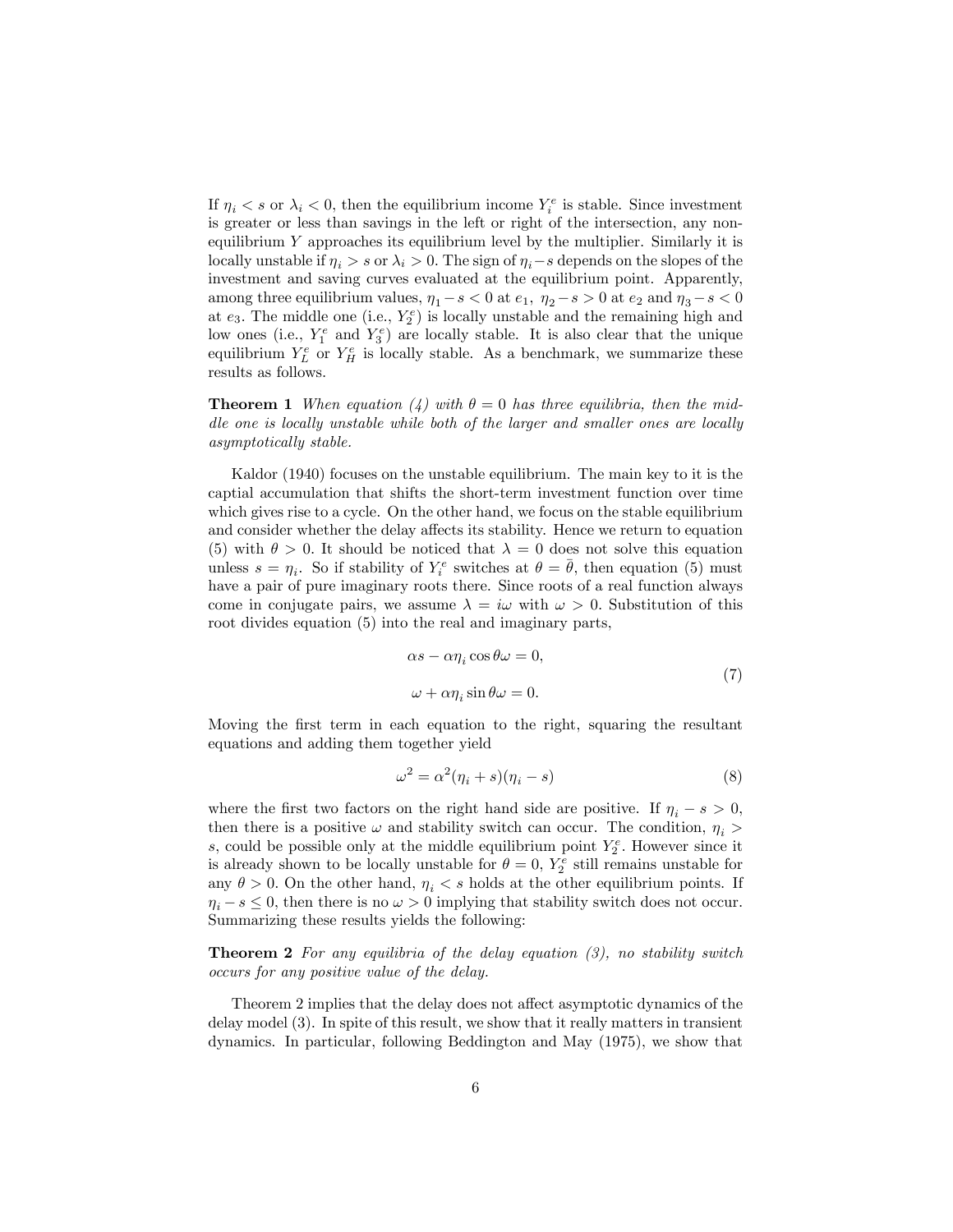the delay increases the real parts of the eigenvalues for a stable equilibrium point and decreases the magnitude for an unstable equilibrium point. We proceed to illustrate these effects of the investment delay in the three equilibria case. We assume that  $\lambda = x + iy$  with  $y \ge 0$  and substitute it into equation (5), After arranging the terms, we obtain

$$
x + iy = -\alpha s + \alpha \eta_i e^{-x\theta} \cos y\theta + i \left( -\alpha \eta_i e^{-x\theta} \sin y\theta \right).
$$

Comparing both sides finds that the real and imaginary parts are

$$
x = -\alpha s + \alpha \eta_i e^{-x\theta} \cos y\theta,
$$
  

$$
y = -\alpha \eta_i e^{-x\theta} \sin y\theta,
$$
 (9)

from which we derive the form of the real part depending on y and  $\theta$ ,

$$
x = -\alpha s - y \cot y \theta. \tag{10}
$$

Moving the first term in the right hand side of the first equation in  $(9)$  to the left hand side, squaring both sides of the resultant equation and adding the square of the second equations to it yield the imaginary part depending on x and  $\theta$ ,

$$
y = \sqrt{\left(\alpha \eta_i\right)^2 e^{-2x\theta} - \left(x + \alpha s\right)^2}.\tag{11}
$$

Solving equation (9) with  $y = 0$  for x yields the real part functional for  $\theta$ . The equation is

$$
x + \alpha s = \alpha \eta_i e^{-x\theta} \tag{12}
$$

which clearly has a unique real solution for x that is denoted by  $x(\theta)$ . For  $\theta = 0$ ,

$$
x_i(0) = \alpha(\eta_i - s)
$$

which is identical with equation  $(6)$ . By implicitly differentiating this equation (12), we have that

$$
\frac{dx(\theta)}{d\theta} = \alpha \eta_i e^{-\theta x(\theta)} \left( -\frac{dx(\theta)}{d\theta} \theta - x(\theta) \right)
$$

implying that

$$
\frac{dx(\theta)}{d\theta} = -x(\theta) \frac{\alpha \eta_i e^{-\theta x(\theta)}}{1 + \alpha \eta_i \theta e^{-\theta x(\theta)}}.
$$

So if  $x(\theta) > 0$ , then  $dx(\theta)/d\theta < 0$  implying that  $x(\theta)$  decreases, and if  $x(\theta) < 0$ , then  $dx(\theta)/d\theta > 0$  implying that  $x(\theta)$  increases. In both cases  $|x(\theta)|$  decreases. Hence we have Theorem 3.

Theorem 3 Larger delays result in the smaller absolute value of the real parts and thus slow down convergence speed to stable equilibrium.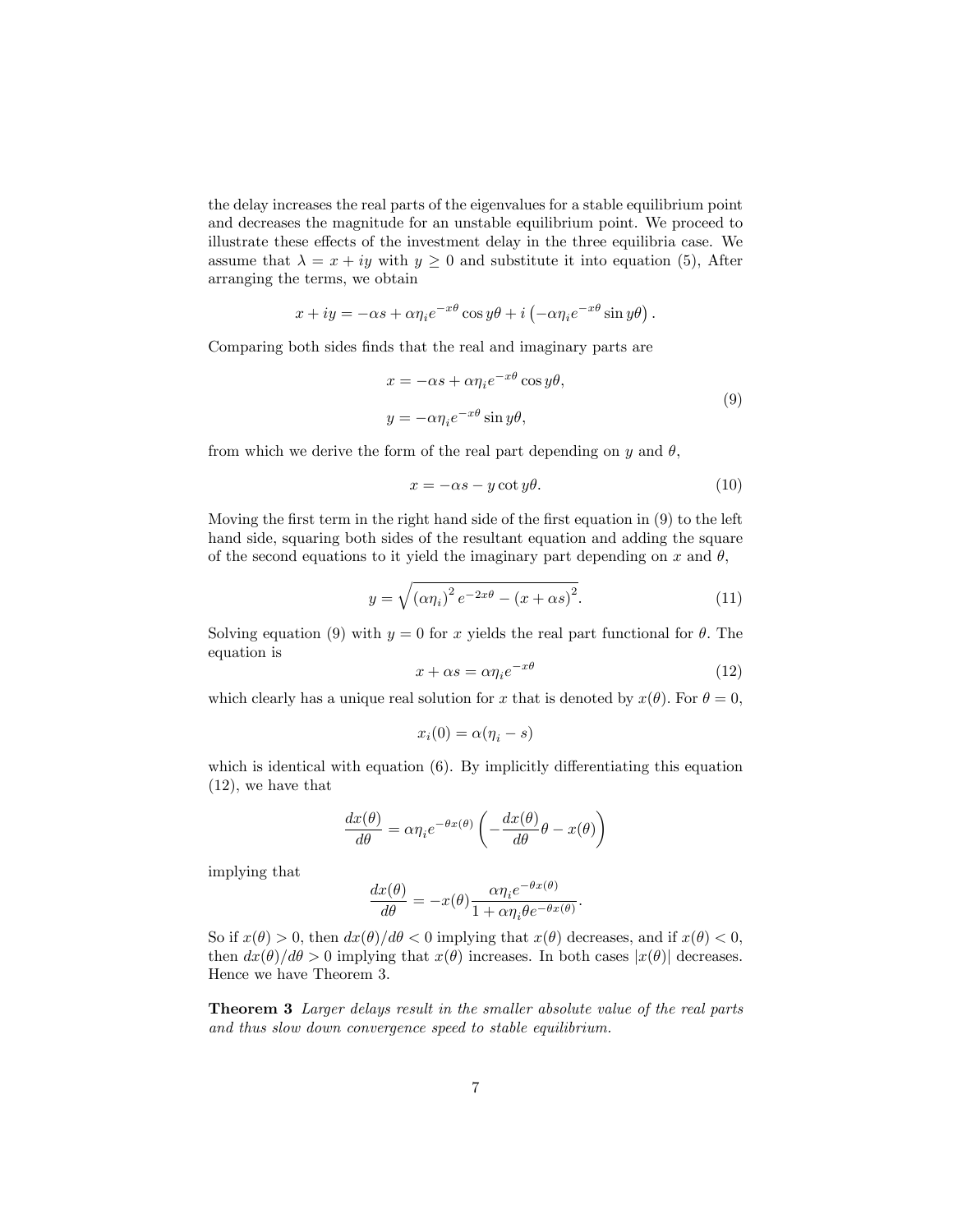### 4 Long-run Dynamics

#### 4.1 Kaldor Model

We review the original Kaldor model  $(1)$ . So far, in this model, it is demonstrated that the nonlinearity of investment functions leads to the two remarkable results. One is the existence of a stable limit cycle shown by Chang and Smyth  $(1971)$  with applying the Poincáre-Bendixson theorem when the equilibrium is locally unstable equilibrium and the other is the coexistence of a stable limit cycle and a unstable limit cycle by Grasman and Wentzel (1994) with the use of a Hopf bifurcation theorem when the equilibrium is locally stable. Figure 2 graphically confirms these results with the following form of the separable investment function,<sup>4</sup>

$$
\Phi(Y,K) = 25 \times 2^{-\frac{1}{(0.015Y + 0.00001)^2}} + 0.05Y + 5\left(\frac{320}{K}\right)^3
$$

:

and  $\alpha = 3$ . The positive sloping dashed curve is the  $\dot{K} = 0$  locus and the convex-concave dashed curve is the  $\dot{Y} = 0$  locus. The intersection of these curves determines the stationary equilibrium point denoted by  $(Y^e, K^e)$ . In Figure 2(A) where we take  $s = 0.3$ , the stationary point  $(Y^e, K^e) \simeq (54.05, 324.32)$ , is locally unstable as we will see shortly and two trajectories starting in a neighborhood of the stationary point explosively oscillate and approach the limit cycle. In Figure 2(B),  $s$  is decreased to 0.282 and any other parameters are kept to be fixed. The equilibrium point  $(Y^e, K^e) \simeq (67.72, 381.94, 54.05)$  becomes stable, which is enclosed by an unstable inner limit cycle which is, in turn, enclosed by an outer stable limit cycle. A green trajectory starting inside of the inner limit cycle converges to the equilibrium point while both the red trajectory starting outside of the inner limit cycle and the blue trajectory starting outside of the outer limit cycle approaches the outer cycle. The black dots denote the initial

<sup>4</sup>Lorenz (1987) uses this form of the function to show the occurrence of chaotic motion in a multisector Kaldorian business cycle model. Grasman and Wentzel (1994) also use this form.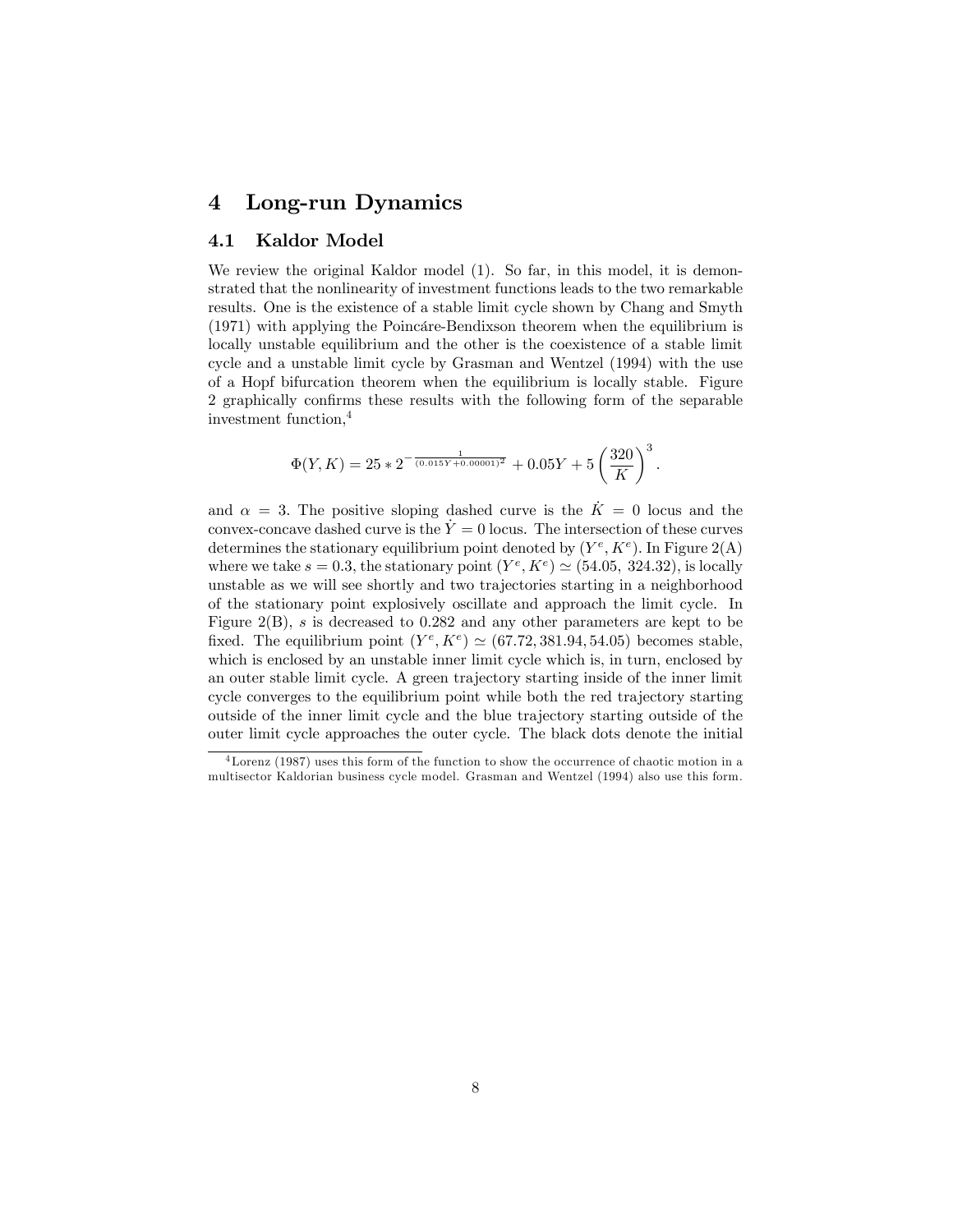points in simulations.



Figure 2. Limit cycles in the Kaldor model

Kaldorian nonlinear dynamics is often examined with respect to the value of the adjustment coefficient  $\alpha$ <sup>5</sup> Figure 2 indicates that Kaldorian dynamics has also strong sensitivity to the value of  $s$ . Two different dynamics illustrated in Figure 2 imply that there is a threshold value of s and the changing of the parameter through this value causes a qualitative change in the nature of dynamics. A bifurcation diagram gives good insights into what is happening to evolution of the equilibrium point as the value of the parameter is changed. In Figure  $3(A)$ , the value of s is increased from 0.25 to 0.38 with an increment 1/10000. For each value of s, the dynamic system (1) runs for  $t \in [0, 500]$  and the local maximum and minimum values of the specified trajectory for  $400 \le t \le 500$  are plotted. If the diagram shows one point against  $s$ , it implies that the equilibrium is stable and the trajectory converges to it. If it shows two points, then the trajectory has one maximum and one minimum point, implying an emergence of a limit cycle. Figure  $3(A)$  roughly indicates that the equilibrium point is locally stable for smaller values of  $s$ , loses its stability bifurcating to a limit cycle for medium values and then gains stability for larger values. Figure  $3(B)$ is an enlargement of Figure 3(A) around the two threshold values,  $s_{\alpha}$  and  $s_{\beta}$ . If  $s < s_{\alpha}$ , the Kaldor system generates a stable equilibrium. As s passes  $s_{\beta}$ , the trajectories of the system converges to a stable limit cycle with the radius equal to the distance between the upper and lower red branches. On the other hand, for  $s \in [s_\alpha, s_\beta] \simeq [0.281, 0, 283]$ , cyclic dynamics can emerge. Notice that the dotted vertical lime at  $s = 0.3$  crosses the bifurcation diagram twice in Figure 3(B) and the corresponding limit cycle is depicted in Figure 2(A). Similarly, the

<sup>&</sup>lt;sup>5</sup> See, for example, Lorenz (1993)

<sup>&</sup>lt;sup>6</sup>The value of  $s_a$  is numerically obtained and the value of  $s_\beta$  is analytically determined as will be seen.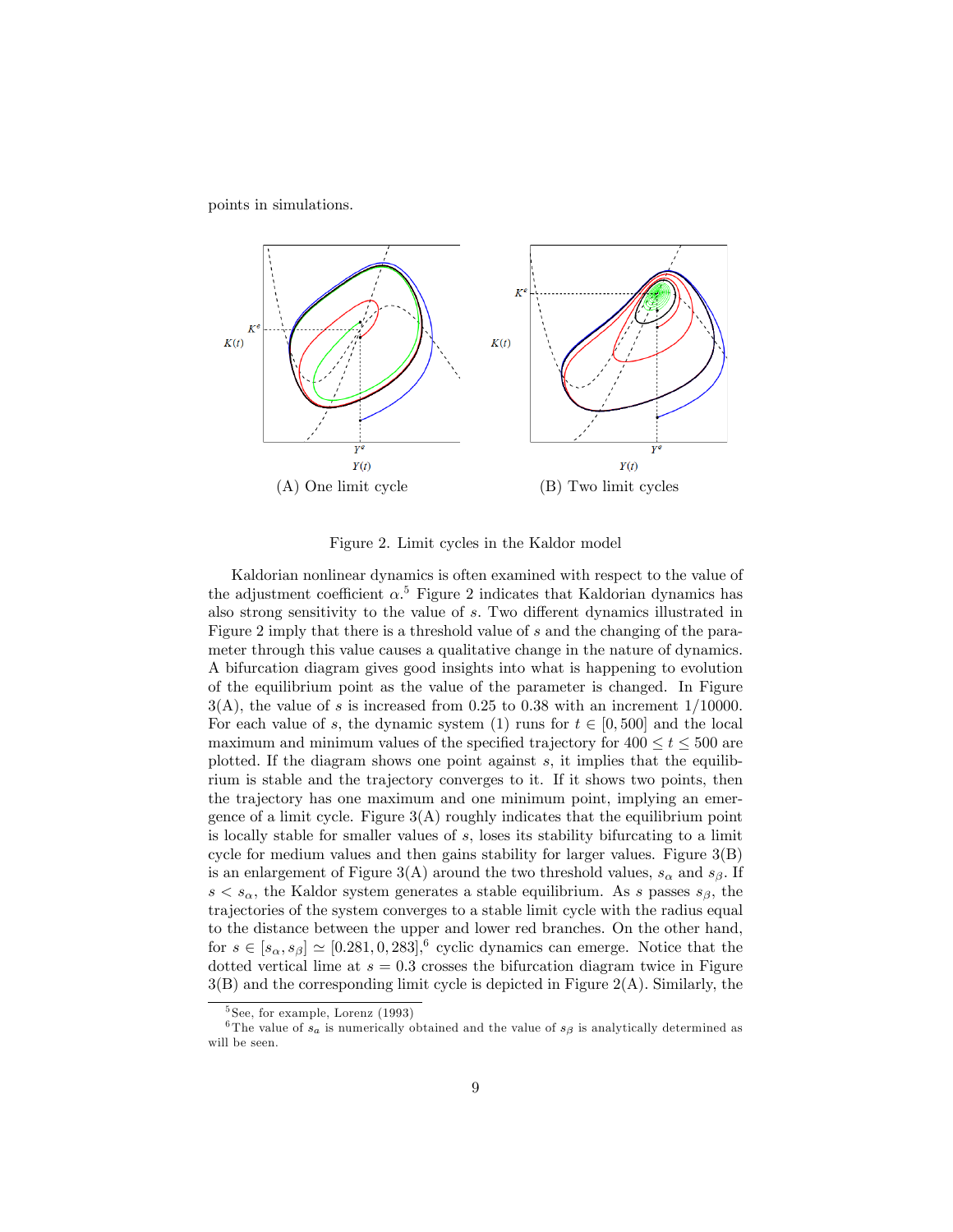dotted vertical line at  $s = 0.282$  crosses the blue curve twice and the red curve twice in Figure 3(B) and the subcritical Hopf bifurcation leads to multi-stability, that is, the coexistence of a stable equilibrium, an unstable limit cycle and a stable limit cycle as illustrated in Figure 2(B). A distance between the upper and lower blue branches corresponds to the radius of the unstable limit cycle.



Figure 3. Bifurcation diagrams with respect to s

#### 4.2 Kaldor-Kalecki model

We now turn attention to the Kaldor-Kalecki model (2) that has the same stationary equilibrium point,  $(Y^e, K^e)$ , as the Kaldor model (1). As is already mentioned, Krawiec and Szydlowski (1999) show the existence of limit cycle in the Kaldor-Kalecki model. In this section we revisit this property and compare the results in the non-delay model with the results in the delay model to find how the delay affect dynamics.

Let  $Y_{\delta} = Y - Y^e$  and  $K_{\delta} = K - K^e$ . By linearizing (2) at the equilibrium point, we have

$$
\dot{Y}_{\delta}(t) = \alpha \left[ (\eta - s) Y_{\delta}(t) - \beta K_{\delta}(t) \right],
$$
\n
$$
\dot{K}_{\delta}(t) = \eta Y_{\delta}(t - \theta) - (\beta + \delta) K_{\delta}(t),
$$
\n(13)

where

$$
\eta = \frac{\partial \Phi}{\partial Y} = 0.05 + \frac{0.52 \times 2^{-\frac{1}{(0.015Y^e + 0.00001)^2}}}{(0.015Y^e + 0.00001)^3}
$$

and

$$
\beta = -\frac{\partial \Phi}{\partial K} = -\frac{15 \times (320)^3}{(K^e)^4}.
$$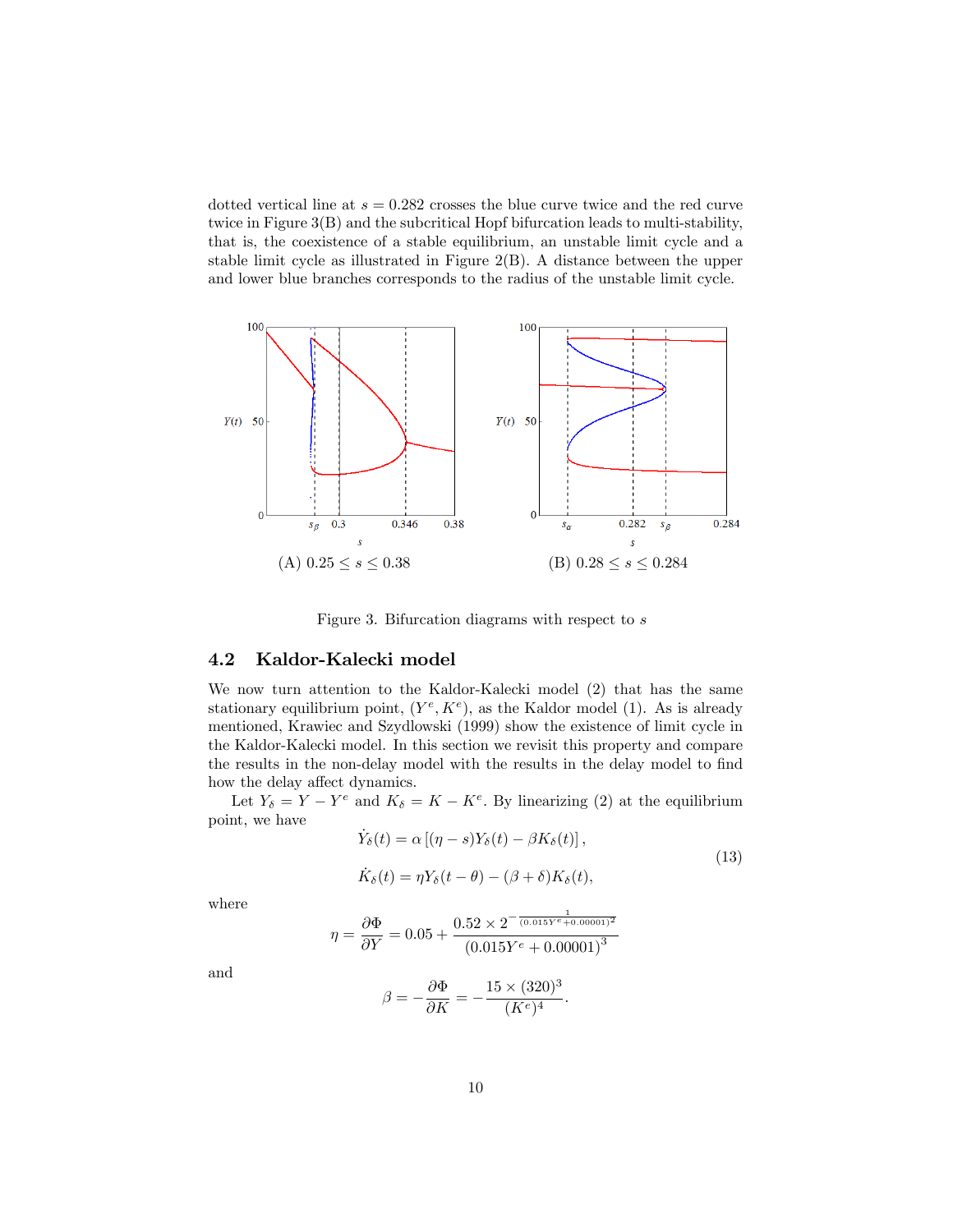Notice that the values of  $\beta$  and  $\eta$  depend on the the point where they are evaluated, although their dependency is not explicitly expressed in the following. Suppose exponential solutions,  $Y_{\delta}(t) = e^{\lambda t}u$  and  $K_{\delta}(t) = e^{\lambda t}v$ . Then the characteristic equation is written as

$$
\lambda^2 + a\lambda + b + ce^{-\lambda\theta} = 0\tag{14}
$$

where

$$
a = (\beta + \delta) - \alpha(\eta - s),
$$
  

$$
b = -\alpha(\eta - s)(\beta + \delta)
$$

and

 $c = \alpha \beta \eta$ .

We first examine the non-delay case (i.e.,  $\theta = 0$ ) in which the corresponding characteristic equation is reduced to

$$
\lambda^2 + a\lambda + b + c = 0.
$$

The necessary and sufficient conditions for the roots of the quadratic equation to be negative if real and to have negative real parts if complex are  $a > 0$  and  $b + c > 0$ . Under the specified values of the parameters,  $b + c > 0$  always. In Figure 4, the negative sloping black curve is the locus of  $(s, Y^e)$  and the closed red curve is the locus of  $a = 0$ . The black locus crosses the red curve four times at  $s = s_i$  for  $i = 1, 2, 3, 4$ .<sup>7</sup> It is verified that  $a < 0$  inside and  $a > 0$ outside.<sup>8</sup> Hence, the stationary equilibrium obtained along the black curve is locally stable for  $s < s_2$  and  $s > s_3$  and locally unstable for  $s_2 < s < s_3$  where

 $s_1 \simeq 0.265$ ,  $s_2 \simeq 0.283$ ,  $s_3 \simeq 0.346$  and  $s_4 \simeq 0.416$ .

<sup>&</sup>lt;sup>7</sup>Notice that  $s_2$  is identical with  $s_\beta$ . See footnote 6.

<sup>8</sup>We use the green curve later when the delay model is examined.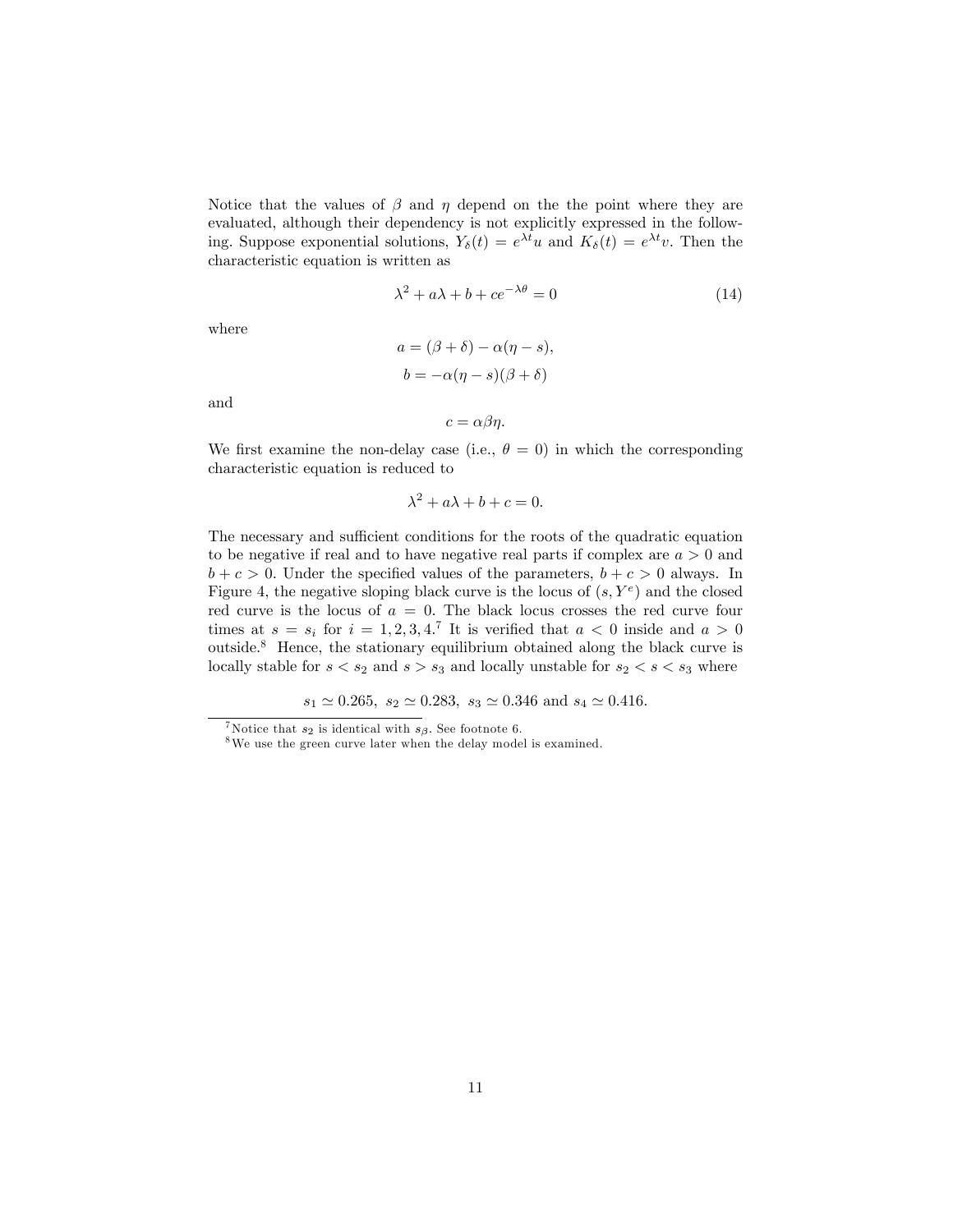

Figure 4. Stability and instability regions

We now return to equation (14) and examine the delay case (i.e.,  $\theta > 0$ ). Suppose that  $\lambda = i\omega$  with  $\omega > 0$  is a solution of the equation for some  $\theta > 0$ . Substituting it into the equation and separating the real and imaginary parts present

$$
-\omega^2 + b + c \cos \omega \theta = 0,
$$
  

$$
\omega a - c \sin \omega \theta = 0.
$$
 (15)

Thus

$$
c^{2} = (\omega^{2} - b)^{2} + (\omega a)^{2}.
$$

Hence

$$
\omega^4 - (2b - a^2)\omega^2 + b^2 - c^2 = 0
$$

and its roots are

$$
\omega_{\pm}^2 = \frac{2b - a^2 \pm \sqrt{(2b - a^2)^2 - 4(b^2 - c^2)}}{2}
$$

where

$$
2b - a^2 = -[(\beta + \delta)^2 + \alpha^2(\eta - s)^2] < 0.
$$

If  $b^2 - c^2 < 0$ , then  $\omega_+ > 0$  and there is only one imaginary solution,  $\lambda = i\omega_+$ . On the other hand, if  $b^2 - c^2 \geq 0$ , then both roots are negative or complex so no imaginary solution exist. In Figure 4, the green curve is the locus of  $b^2 - c^2 = 0$ . It is verified that  $b^2 - c^2 > 0$  in the left side of the green curve and  $b^2 - c^2 < 0$  in the right side. Thus stability of  $Y^e$  along the black curve is affected by the value of s. Along the black curve, stability of  $Y^e$  (as well as stability of  $K^e$ ) can be switched to instability for  $s_1 < s < s_2$  and  $s_3 < s < s_4$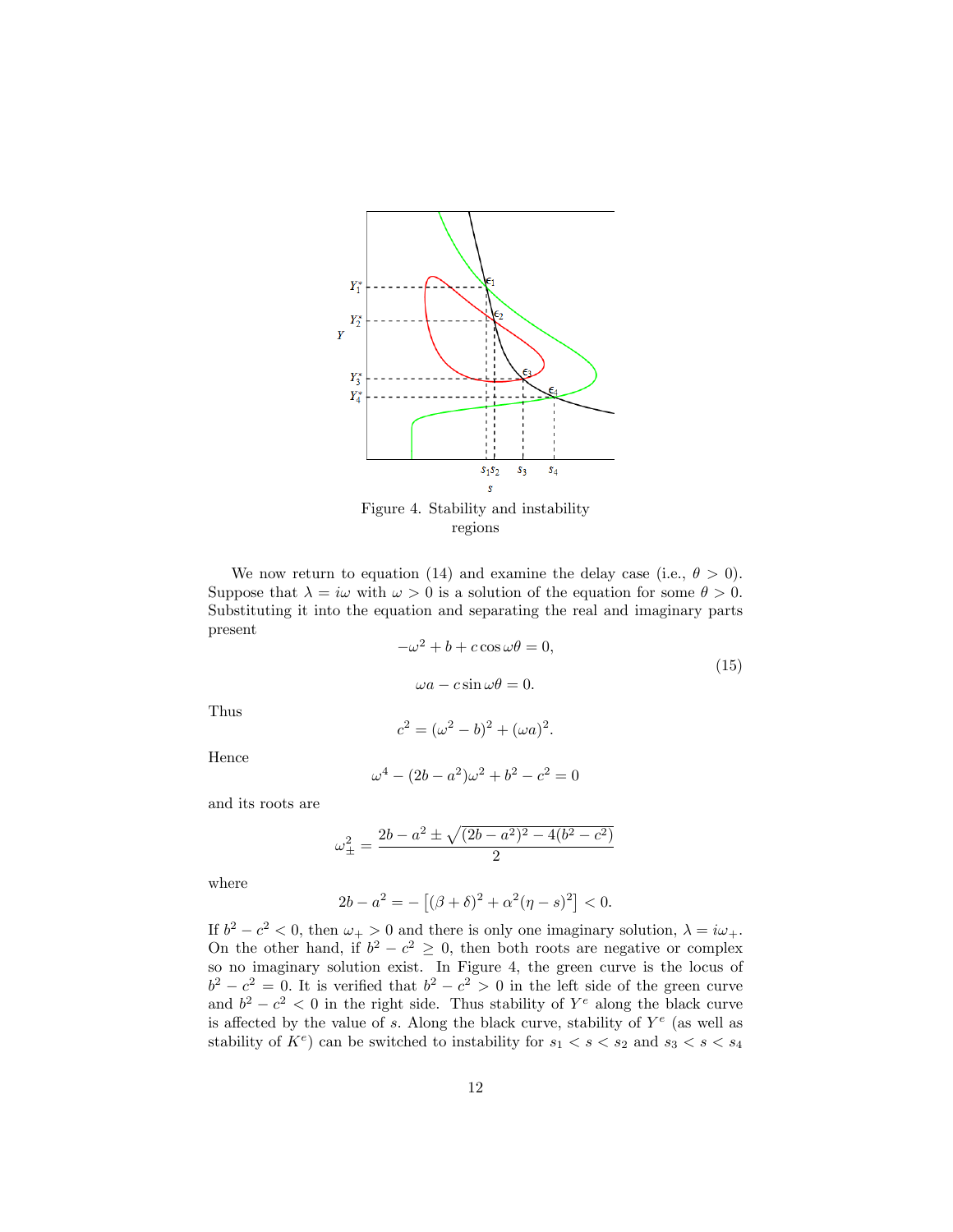for some value of  $\theta$  while  $Y^e$  is locally unstable for  $s_2 < s < s_3$  regardless of the value of  $\theta$ . In case of stability switch, solving the first equation of equation (15) for  $\theta$  yields the partition curve<sup>9</sup>

$$
\theta = \frac{1}{\omega_+} \cos^{-1} \left( \frac{\omega_+^2 - b}{c} \right) \tag{16}
$$

that divides the parameter region into two subregions, stability is reserved in one subregion and stability is lost in the other subregion. Figure 5 presents the division of the  $(s, \theta)$  plane. For  $\theta = 0$  (i.e., no-delay case), as it is already confirmed, stability is lost for  $s_2 < s < s_3$ . As  $\theta$  increases and becomes positive, we have two results. One is that as far as  $s \in [s_2, s_3]$ , the equilibrium is locally unstable regardless of the values of  $\theta$  (i.e., in the white region of Figure 5). The other is that the instability interval of s becomes larger. Stability is preserved in the yellow region and lost in the blue region. The boundary of these regions is the partition curve described by equation (16) that is downward-sloping for  $s \in [s_1, s_2]$  and upward-sloping for  $s \in [s_3, s_4]$ . The blue regions are the enlarged instability regions due to the positive delay.



Figure 5. Partition of the  $(s, \theta)$  plane

Figure 5 gives the bifurcation diagrams with respect to s and reveals the effects caused by increasing  $\theta$  on dynamics with respect to s from a different view point. The red curve is for  $\theta = 0$  and is identical with the one given in Figure  $3(A)$  although multi-stability phenomenon occurred around  $s_2$  is omitted for the sake of graphical simplicity. The blue curve is for  $\theta = 5$  where s is increased along the dotted line at  $\theta = 5$  in Figure 5 where the dotted line crosses the partition curves at points a and b: Let us denote the s-values of the

 $9$  Solving the second equation yields the same partition curve in a different form.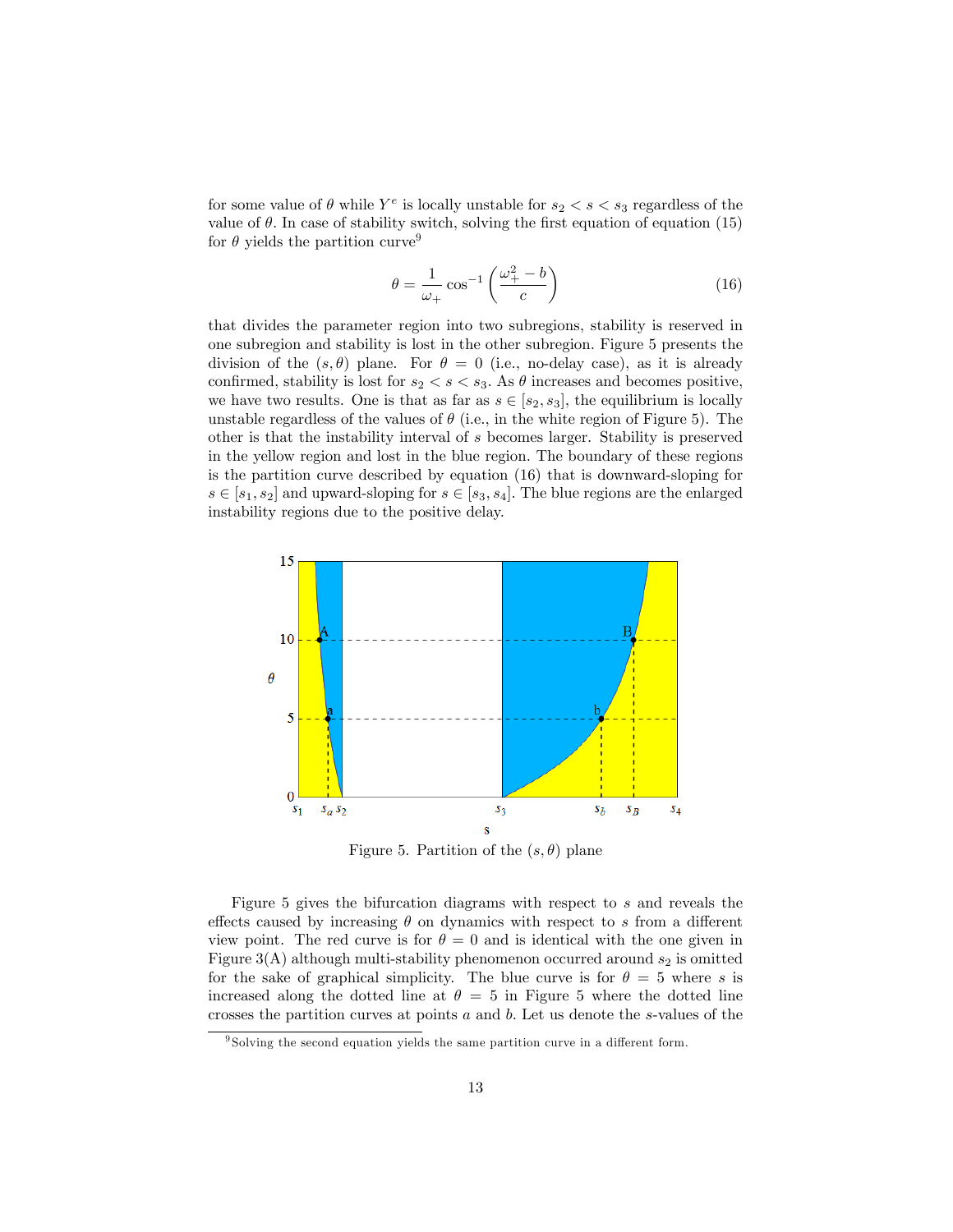intersections by  $s_a \simeq 0.277$  and  $s_b \simeq 0.386$ . Stability is lost for  $s = s_a$  and regained for  $s = s_b$ . The similar bifurcation cascade is obtained for  $\theta = 10$  and described by the green curve. The dotted line at  $\theta = 10$  crosses the partition curves at points A and B whose s-values are  $s_A \simeq 0.274$  and  $s_B \simeq 0.399$ .<sup>10</sup> Stability is lost for  $s = s_A$  and regained for  $s = s_B$ . Since qualitatively different dynamics arises according to  $s < s_2$  or  $s > s_2$ , we first consider dynamics for  $s > s_2$ . In Figure 6(A) where the bifurcation diagrams are expanding as  $\theta$ increases, we observe the following,

- (i) the equilibrium point bifurcates to a limit cycle when s crosses the downwardsloping partition curve;
- (ii) the amplitude (or ups and downs) of the cycle becomes larger as delay becomes larger as illustrated by the expansion of the bifurcation diagrams;
- (iii) the stability-regain value of s increases as  $\theta$  becomes larger, implying that the larger delay has the stronger destabilizing effect by expanding the instability region more.

We turn attention to dynamics for  $s < s_2$  to find that it is harder to generate multi-stability as  $\theta$  becomes larger. In Figure 6(B) the red curve describes the bifurcation diagrams for  $s < s_2$ , which is the same as Figure 3(B) without the blue curves. We increase the value of  $\theta$  from 1 to 7 and denote the corresponding threshold values of s determined by equation (16) as  $\sigma_k$  for  $k = 1, 2, ..., 7$ . Notice that stability is lost for  $s = \sigma_k$  for  $\theta = k$  since the real parts of the eigenvalues are zero. The black curves ending at the red dotted line at  $s = \sigma_k$  imply that multi-stability occurs for s between the starting point of the black curves and the ending point for  $\theta = k$ . It is observed that the lengths of the black curves become shorter with larger length of delay. Furthermore, for  $\theta = 7$ , the black curves almost disappear. Therefore it becomes harder to have multi-stability as  $\theta$  increases.

 $10\,\mathrm{In}$  Figure 5,  $s_A$  is not labelled to avoid confusion.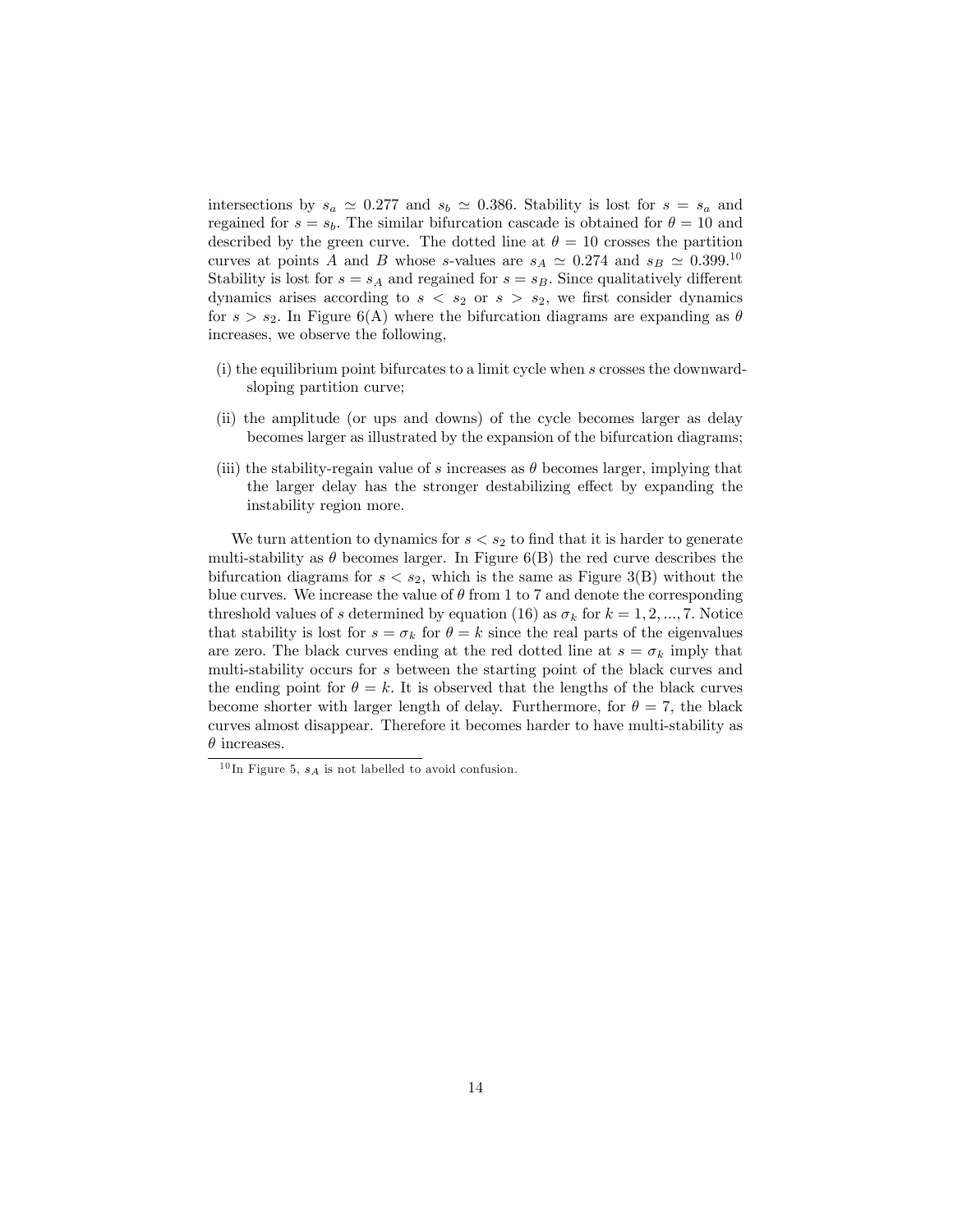

Figure 6. Bifurcation diagrams with respect to s

We perform two more numerical simulations to see how the stable equilibrium is destabilized via increasing value of  $\theta$  (i.e., the delay effect). In the above simulations we change the value of s with fixed value of  $\theta$ . In these simulations, we increase the value of  $\theta$ , taking the value of s fixed. In the first example, we take  $\theta = 5$  and  $s \approx 0.277 \in [s_1, s_2]$  that is obtained via equation (16). For  $\theta = 0$ , the equilibrium is locally asymptotically stable. When  $\theta$  arrives at the downward-sloping partition curve at  $\theta = 5$ , stability is lost and further increased  $\theta$  induces the equilibrium to bifurcate to a limit cycle. Figure 7(A) shows a bifurcation diagram with respect to  $\theta$ . It is seen first that the red curve jumps to a limit cycle at  $\theta_1 = 5$  via a subcritical Hopf bifurcation. It is further seen that the blue curve appears for  $\theta_0 \simeq 3.45$ , implying the occurrence of multi-stability for  $\theta \in [\theta_0, \theta_1]$ . It is also verified that the occurrence of multi-stability becomes harder as the value of  $\theta$  increases. In the second example, we change the value of s to  $s \approx 0.386 \in [s_3, s_4]$ . The increasing  $\theta$  arrives at the upward-sloping partition curve for  $\theta_1 = 5$ . Figure 7(B) indicates that the stable equilibrium loses stability at  $\theta = \theta_1$  and bifurcates to a limit cycle via supercritical Hopf bifurcation. Summarizing the delay effects obtained above gives the following results:

(i)The equilibrium point bifurcates to a limit cycle via supercritical Hopf bifurcation when increasing  $\theta$  crosses the upward-sloping partition curve and via subcritical Hopf bifurcation when it crosses the downward-sloping partition curve;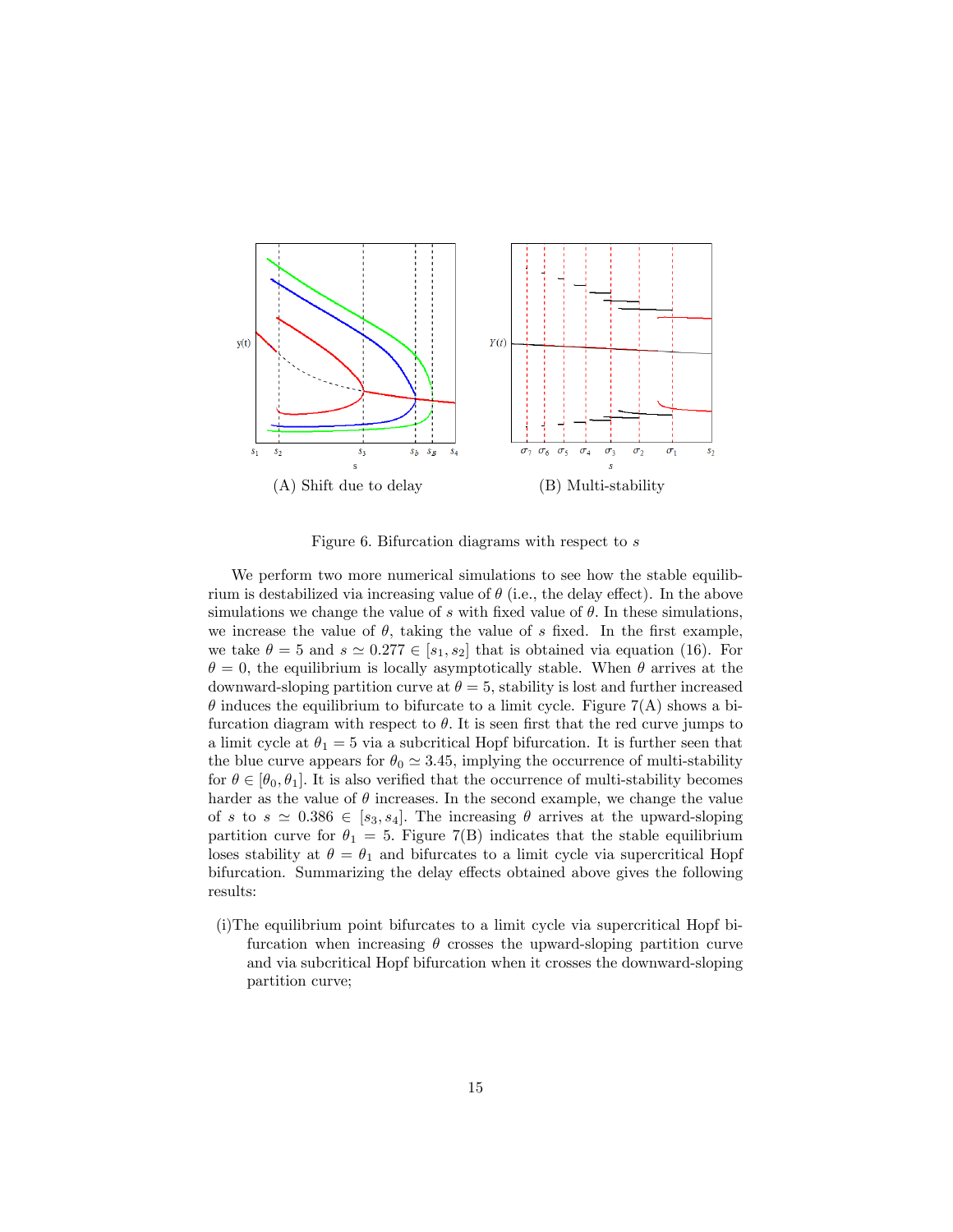(ii) Multi-stability can happen with respect to delay.



Figure 7. Bifurcation diagrams with respect to  $\theta$ 

## 5 Concluding Remark

We investigate the Kaldor-Kalecki model in which the investment function has a S-shaped form and a gestation lag of investment between "investment decision" and "investment installation." The main analysis can be divided into two parts. In the first part, with a constant level of the capital stock, short-run dynamics of national income is examined and two results are obtained. First, the delay does not affect asymptotical dynamics in the sense that no stability switch occurs for any values of the delay. Second, the convergence speed gets faster as the delay becomes larger. In the second part, evolution of national income and the capital accumulation are simultaneously examined. Two nonlinear phenomenon, the birth of a limit cycle and coexistence of stable and unstable limit cycles around the stabile equilibrium point, both of which can emerge without delay, are preserved even if the delay is introduced. However it is numerically confirmed that the amplitude of trajectory's fluctuations becomes larger as the delay becomes larger. It can be concluded that the delay affects the long-run as well as short-run dynamics quantitatively but not qualitatively.